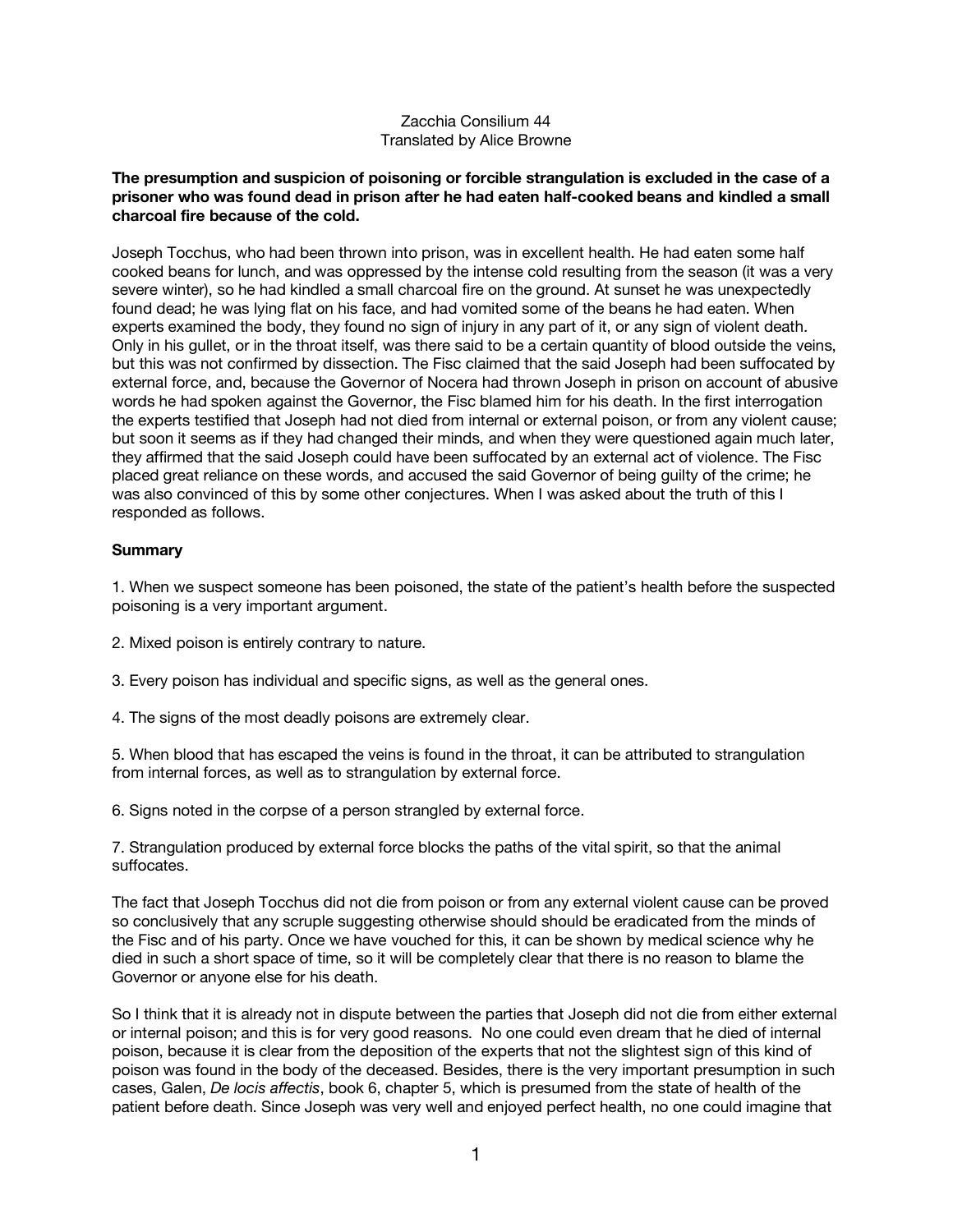in a moment of time a poison could arise in his body deadly enough to kill him in a few hours, without any signs suggesting future illness or death - such signs were completely absent - for this is impossible. Fortunato Fedele, *De Relationibus [medicorum]*, Book 4, 15 method[?]., chapter 3.

It is equally certain that no poison was administered to him, because when the body was dissected there were no signs whatever that he had been given any particular external poison, whereas signs of this sort always appear necessarily when poison has been administered. The reason is that since poison is a mixed substance which is extremely contrary to nature, and corrupts it violently, as we see from Galen, Avicenna, and [Girolamo] Cardano, *De Venenis*, book 1, chapter 1, and Valerius, Loc. Comm. l.3 c.15, it is impossible for it to give no sign of the violence of its struggle against nature, and for none of the effects of this violence to be apparent in the poisoned body. Thus we see that there are specific and individual signs of every poison, over and above the common signs: on this, see the authors who write about this sort of question, especially [Sante] Arduino, Cardano,<sup>1</sup> and others. Therefore, since no signs of administered poison were observed in Joseph's corpse, we must say without any hesitation that he did not die of this kind of poison.

Moreover, the sequence of events is a very powerful argument for this: at the eighteenth hour Joseph was in excellent health, and he died before sunset, five or six hours later. This could not have resulted from just any poison, but would necessarily have had to come from one that acts immediately and is among the deadliest. See [Antonio] Guamerio, *De Venenis,* chapter 1, Arduino, *De Venenis,* book 1, chapter 3. The signs of poisons of this kind are extremely obvious<sup>2</sup>, and reveal themselves to anyone who looks, as they cannot be hidden because they come on suddenly and violently. Cardano, *De Venenis*, book 1, chapter 2. No signs appeared before death, as Joseph would have screamed and cried for help because of the violent onset of the symptoms, and no signs of this kind of poison were left in his corpse. So it is clear as noonday that he did not perish from this kind of poison. But these comments are redundant, as this has not been called into question.

The greatest source of difficulty was the Fisc's claim that Joseph had died from external force, not involving beating or wounding, but by being strangled with a noose. The Fisc believed that he could prove this conclusively from two indications: first from the blood which was discovered in his throat outside the veins, near the collarbone, and second, from a silk ribbon which was found in the prison, torn up and divided into three parts. The blood discovered around the collarbone could only have been there as a result of forcible strangulation, in the way we see every day in people who are hanged. As a result of the violent squeezing of the throat by a rope or other object, the blood rushes to the collarbone, and shows there that it was forced out of the compressed veins. And so the silk ribbon was obviously the instrument of the strangulation that killed Joseph.

So much for these arguments, which can easily be disposed of by people capable of judging by right reason. The violence of strangulation is not the only reason that blood is found near the collarbone, so it is an equivocal sign, common both to a death brought about by a noose or other external instrument, and to a death proceeding from internal violence, such as very intense vomiting, or apoplexy and other things of that kind. Besides, when blood has been collected there as a result of external force, it is completely impossible that there would be no other very obvious signs denoting death brought about by external violence, whereas these signs are always lacking when death results from internal violence. Therefore, although this blood was observed in Joseph's corpse, this sign on its own does not authorize the deduction that he was suffocated by external violence. On the contrary, this same sign, in the absence of other clearer signs of death by external violence, is a very clear proof that Joseph was suffocated by internal, not external, violence.

<sup>&</sup>lt;sup>1</sup> Reading Vardanus in the text as a misprint for Cardanus.

 $2$  My translation assumes that patientia in the text is a misprint for patentia.